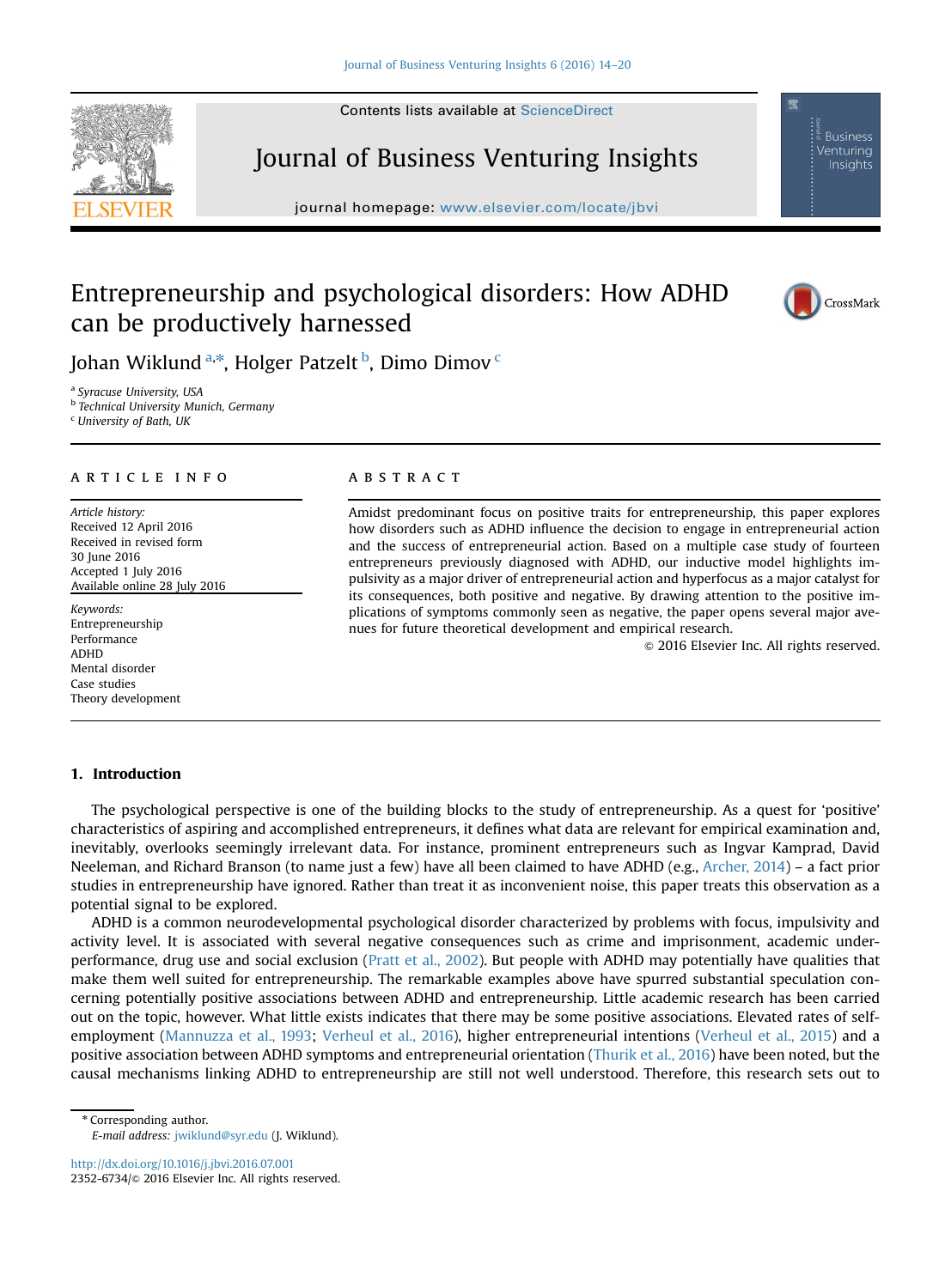explore this question using an inductive, case study approach. It poses the following research questions: How does ADHD influence (i) the decision to engage in entrepreneurial action and (ii) the success of entrepreneurial action?

At least three different mechanisms could be at play. First, entrepreneurship may be an occupational choice favored by people with ADHD because they are pushed out of regular employment. ADHD may require adjustments be made to a job which may be harder to accomplish in paid employment that in self-employment. Therefore, self-employment offers people with ADHD the possibility to better capitalize on their strengths while minimizing the impact of their weaknesses which increases the relative utility of self-employment [\(Verheul et al., 2016](#page-6-0); [Wiklund et al., 2016](#page-6-0)). Second, in order to be successful and develop their full potential these individuals must develop coping strategies ([Logan, 2009\)](#page-6-0). These strategies can be highly valuable in their subsequent entrepreneurial endeavors. Successfully overcoming the challenges of a mental disorder can provide entrepreneurs with the resilience needed to persevere through the challenges and setbacks faced during the entrepreneurial process [\(Hayward et al., 2010\)](#page-6-0). Third, recent advances in neuroscience reveal a hereditary neurological basis for ADHD (e.g., [Katragadda and Schubiner, 2007](#page-6-0)). These brain differences have remained in the gene pool throughout evolution suggesting that they represent natural variations (e.g., [Ortega, 2009](#page-6-0)). In many ways it leads to traits and behaviors that are dysfunctional. In some contexts, however, traits associated with the disorder provide advantages. Genetic variations of dopamine receptors in ADHD are associated with increased novelty-seeking and risk taking. This may be directly related to increased propensity for entrepreneurship because it is a context that rewards novelty seeking and risk taking ([Nicolaou](#page-6-0) [et al., 2011](#page-6-0)).

Understanding the mechanisms involved in the relationship between ADHD and entrepreneurship is critically important both theoretically and empirically. Against attributions of entrepreneurial action to overwhelmingly "positive" individual characteristics such as self-efficacy, achievement motivation, and human capital, as indicated by recent meta-analytical reviews (e.g., [Frese and Gielnik, 2014](#page-6-0)), it is virtually impossible to find any positive implications of "negative" disorders such as ADHD in the scholarly literature. Given that acting entrepreneurially is crucial in today's hyper-competitive, high-velocity global business environment, findings that "negative" ADHD characteristics facilitate entrepreneurial action would challenge explicit and implicit assumptions within both these literatures, opening up new avenues for theoretical development.

# 2. Methods

We employed a multiple case study approach, approaching the largest Swedish support organization for people with ADHD and posting information on their Facebook and home pages. We specified that we were looking for people who had been diagnosed with ADHD and were operating their own firm. We received over twenty responses to our call. Consistent with the principle of theoretical sampling underpinning comparative case study research (e.g., [Eisenhardt and Graebner,](#page-6-0) [2007](#page-6-0)), we included cases representing great variety in terms of performance and stage of entrepreneurial experience. Validating that candidates met our criteria for inclusion, we ended up with an initial sample of fourteen individuals who had received a formal ADHD diagnosis and were also entrepreneurs (see Table 1 for sample details).

We interviewed each entrepreneur once. Six interviews were conducted face-to-face and eight over the telephone. We did not note any significant differences between the interview modes with respect to the nature or volume of the information provided. The interviews typically lasted between 40 and 60 min and were recorded and transcribed verbatim. The collected data amounted to over 10 h in recorded material and over 110 single spaced pages of text. We promised the respondents anonymity and confidentiality. This encourages respondents to be open and sincere in their responses ([Huber](#page-6-0) [and Power, 1985\)](#page-6-0).

The interviews revolved around four major themes: (i) Personal background; (ii) Entrepreneurial journeys; (iii) Nature of their diagnoses; (iv) Diagnosis and entrepreneurship. An interview guide with 38 open-ended questions was used as

| <b>Name</b>  | Sex | <b>Diagnosis</b>      | Age | <b>Industry</b> | <b>Success</b> | Years as entrepreneur |
|--------------|-----|-----------------------|-----|-----------------|----------------|-----------------------|
| <b>limmy</b> | M   | ADHD/Autism/Tourettes | 20s | Retail          | Failed         |                       |
| Karen        | F   | ADHD                  | 60s | Retail          | Failed         | $5+$                  |
| Neil         | M   | <b>ADHD</b>           | 20s | Consultant      | Low            | 3                     |
| Jess         | F   | <b>ADHD</b>           | 30s | Writer          | Low            | 3                     |
| Jenny        | F   | ADHD/Autism           | 40s | Education       | Low            | $10+$                 |
| Ed           | M   | ADHD/Tourettes        | 40s | Education       | Medium         | $20+$                 |
| Andy         | M   | <b>ADHD</b>           | 20s | Consultant      | Medium         | $5+$                  |
| Pete         | M   | <b>ADHD</b>           | 30s | TV production   | High           | $10+$                 |
| Lenny        | M   | <b>ADHD</b>           | 50s | Insurance       | High           | $30+$                 |
| Toby         | M   | ADD/Asp               | 50s | Consultant      | High           | $20+$                 |
| Mary         | F   | ADHD/Autism           | 50s | Education       | Varied         | $20+$                 |
| Johnny       | M   | <b>ADHD</b>           | 40s | Construction    | Varied         | $20+$                 |
| Emma         | F   | <b>ADHD</b>           | 30s | Care            | Just starting  | 0                     |
| George       | M   | <b>ADHD</b>           | 20s | <b>PR</b>       | Just starting  | 0                     |

| Individuals included in the study. |  |  |  |  |  |
|------------------------------------|--|--|--|--|--|
|------------------------------------|--|--|--|--|--|

Table 1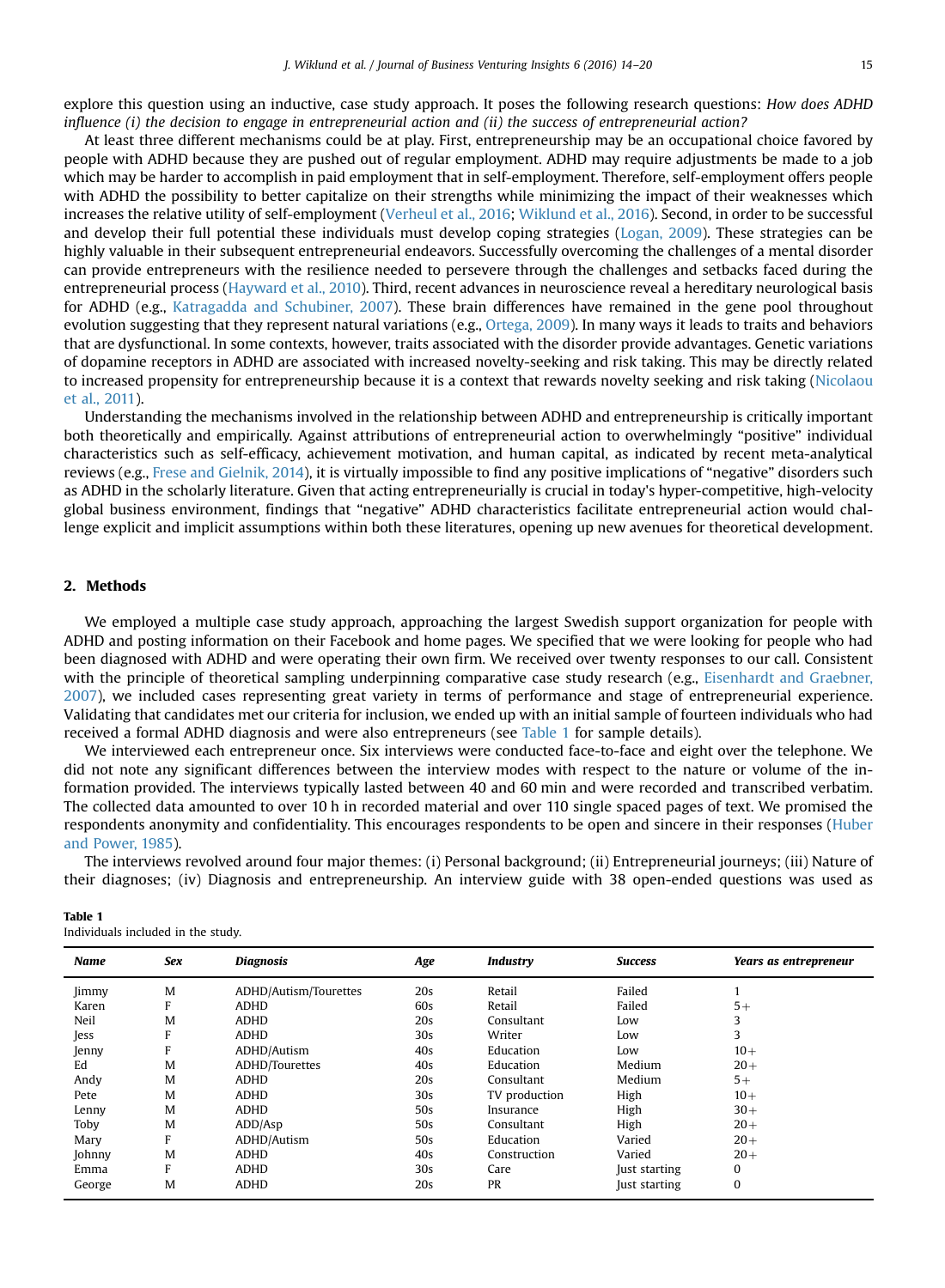<span id="page-2-0"></span>recommended ([Edmondson and McManus, 2007\)](#page-6-0). We took steps to safeguard against memory decay and recall bias. Rather than asking respondents to consider a general abstraction (e.g., how having ADHD influences their work), we asked them to consider a recent incident or event (e.g., instances at work during the past week that would show to an observer that they had ADHD). Interviews focused on facts which are less likely than opinions to be influenced by recall or social desirability biases ([Huber and Power, 1985\)](#page-6-0). We also collected data from additional sources to allow for triangulation, reviewing websites and TV and/or newspaper interviews. In two cases, we also interviewed family members. These additional data were used to complement and validate the interview data to build more solid theory [\(Yin, 2009\)](#page-6-0).

We first integrated auxiliary materials into the interviews to construct individual case studies [\(Eisenhardt and Graebner,](#page-6-0) [2007\)](#page-6-0). We then thematically coded text chunks and other bits of information in each case. Our coding scheme initially consisted of categories corresponding to the themes of the interview guide and was constantly revised throughout the analysis as we iteratively compared and contrasted the cases. We reached theoretical saturation, i.e. "the properties and dimensions of the concepts and conceptual relations selected to render the target event are fully described" ([Sandelowski,](#page-6-0) [2008](#page-6-0): 875), after analyzing the first eight cases. The remaining six cases validated the total of 23 categories spanning over 100 subcategories. Some categories did not seem causally linked to the other constructs of the model and were therefore not included in the conceptual model. For example, subcategories linked to creativity constituted a recurring theme in interviews. However, neither these subcategories, nor creativity itself, seemed causally linked to other constructs in the model. Therefore, it was excluded from the analyses and the conceptual model. The remaining categories and sub-categories comprised variables and constructs that we deemed as potentially relevant for understanding how ADHD symptoms convert into entrepreneurial action. Interestingly, it is the constructs directly relating to the actual ADHD diagnoses that appeared to be important in explaining entrepreneurial action.

# 3. Results

The model emerging from our data is illustrated in Fig. 1. It became clear that traits and symptoms associated with ADHD permeated the entrepreneurial journeys of the case entrepreneurs. Impulsivity, activity level and attention style influenced a range of behaviors. Everybody mentioned that one of the greatest advantages of being an entrepreneur is that they can adapt work to their energy level – to work when their energy level is high and take time off when it is low irrespectively of the time of the day. Also, several respondents mentioned that they started their business on an impulse because they were bored with their prior jobs, and they found something else they felt passionate about and wanted to pursue. We therefore orient our results to presenting how these symptoms pan out in the entrepreneurial context and their consequences.

#### 3.1. Impulsivity and its implications

In our data, we saw several examples of behaviors driven by impulsivity. These behaviors are consistent with ADHD symptoms and can be categorized into the following three separate and independent dimensions of impulsivity identified by [Romer \(2010\).](#page-6-0)

First, acting without thinking is characterized by rapid decision making in situations that would seem to require extensive analysis and deliberation. Whether acting without thinking yields positive or negative outcomes for the decision maker depends on the complexity and uncertainty of the situation and thus the availability of information that can be analyzed in a productive manner. A common response to uncertainty is anxiety and inaction, and many aspiring entrepreneurs avoid entrepreneurial action despite having entrepreneurial intentions [\(van Gelderen et al., 2015\)](#page-6-0). People who are high on impulsivity and act without thinking can overcome such paralysis. A negative outcome of acting without thinking relates to making poor decisions that are later regretted. A positive outcome is that it facilitates decision making in complex and uncertain situations.

Several entrepreneurs in our sample displayed acting without thinking, even for important and far-reaching decisions. Johnny shared how he had lunch with a friend earlier in the week that he was interviewed. The friend mentioned that he



Fig. 1. ADHD symptoms, entrepreneurial action, and outcomes.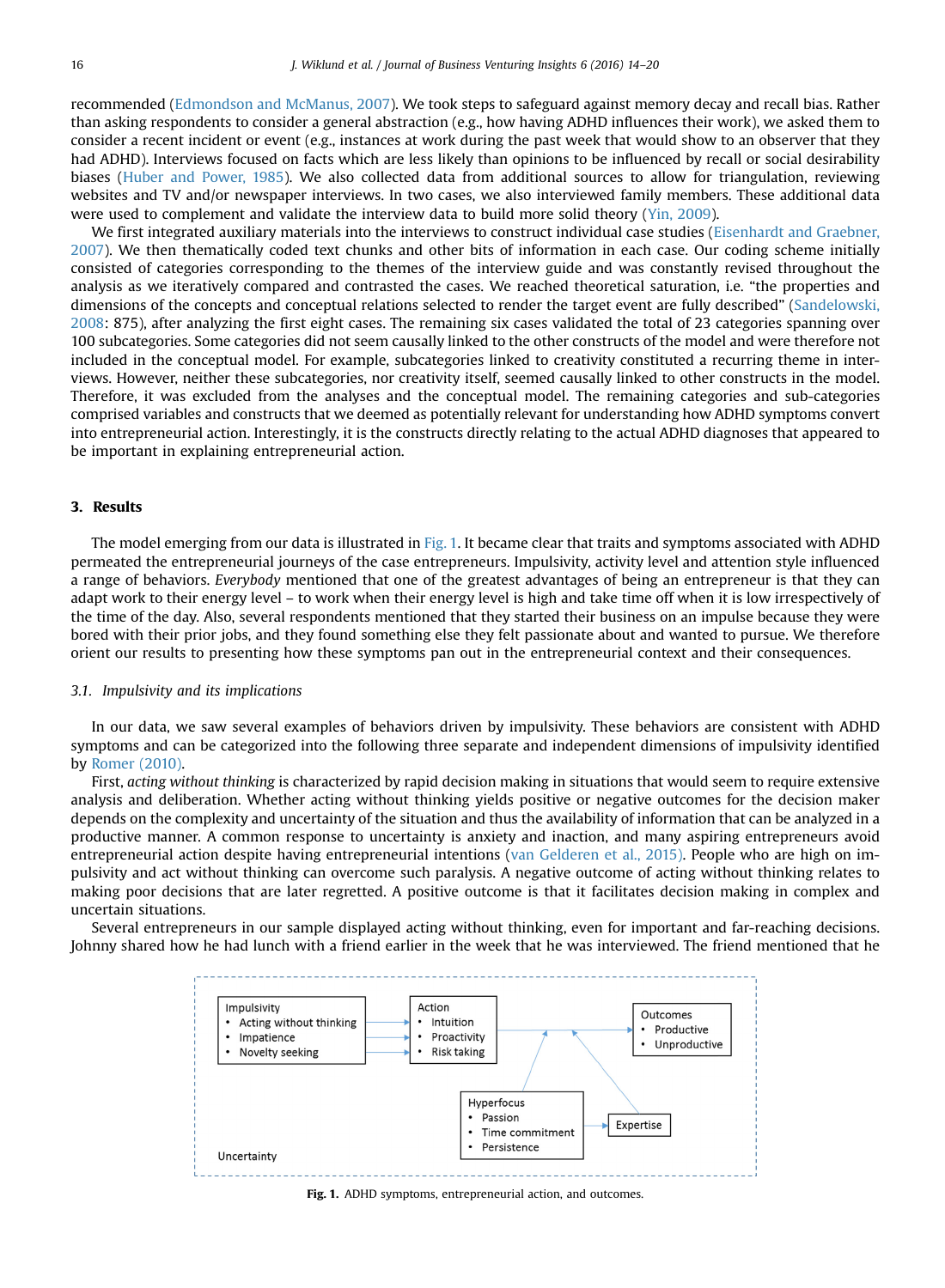was going to retire and intended to sell his business. Johnny decided to buy the business and before the end of the lunch the deal was sealed. Having insights into his ADHD and its symptoms, and receiving professional treatment, Johnny was aware that this was an impulsive decision. Nevertheless, he felt that he was presented with a lucrative opportunity that he did not want to miss out on. Therefore, he felt comfortable with making the decision on the fly despite having little insights into the details of the financial standing of the business he bought. He knew the business was reasonably profitable and trusted that his friend would be honest and asked a fair price. He recalled having made several similar impulsive decisions in the past, some of which have led to poor outcomes and others that had been successful. Reflecting on his decision making, Johnny stated that he was comfortable with committing large sums of money to investments with uncertain outcomes on the basis of gut feel. During his entrepreneurial career that spans more than two decades, Johnny had been very successful at times, owning many businesses, employing several dozens of people and making much money, whereas at other times, his businesses barely survived and he had to adopt a very simple lifestyle to keep his businesses afloat.

Similarly, George noted that he acts without thinking in complex situations. Complexity makes him overwhelmed and causes anxiety. He has problems devising strategies to structure and work through the situation in stages, which is consistent with the disorganization noted in people with ADHD. Instead, he makes decision on the basis of gut feel. Similar to Johnny, he noted that sometimes this leads to poor outcomes but at other times the outcomes are positive. He believes this decision making style helps his productivity in his fast-paced line of work. With more analysis going into decisions, he is afraid his productivity would deteriorate.

Thus, on the basis of these observations, we conclude that in the entrepreneurial context, acting without thinking is associated with greater intuitive decision making. Intuitive decision making is judgmental and responds to emotions. It can be contrasted with rational decision making, which is consciously analytical [\(Simon, 1987](#page-6-0)). The appropriateness of engaging in intuitive decision making among the entrepreneurs in our sample can be questioned. It would seem, however, that in situations of high uncertainty, a rational decision making style could be associated with inaction because there would simply be limited information to be analyzed.

Second, impatience signifies getting easily bored, having difficulties waiting, in particular to begin something, the rapid discount of time, preferring a small instant reward to a larger delayed reward, and the intolerance of delays, all characteristic of people diagnosed with ADHD. When prompted about reasons for starting his own firm, Andy cited boredom with his prior job. The pace was too low and driven too much by his superiors. Working for himself allows him to set his own pace and to initiate new work tasks as he comes across something that he feels is interesting. Similarly, Karen mentioned boredom as a main reason for engaging in new projects and Lenny felt that dealing with several different clients keeps him from getting bored.

Across cases, it appears that impatience is a key trigger for engaging in new behaviors at work. Feelings of impatience serve to initiate new behavior and keep entrepreneurs on constant outlook for new opportunities. As such, it reflects proactiveness which is characterized by the experimentation with and development of new opportunities whenever possible [\(Rauch and Frese, 2007\)](#page-6-0). Although there are differences in the exact nature of these new behaviors, many of them have extensive implications for the development of the business. Mary mentioned that she had started her first business selling less than ten different products. A few years later, she had introduced 250 new products, employing close to 20 workers. The introduction of new products was driven by her boredom with the status quo and the eagerness to engage in new activity. Thus, an implication of impatience is that activities tend to swell. Rather than waiting to engage in a new activity until previous ones are established and routinized, or extensively evaluated and potentially abandoned if unsuccessful, many sample entrepreneurs engaged in several novel activities simultaneously and constantly generated new ideas.

Paired with the associated problem of delegation of work tasks, there are several implications of the sample entrepreneurs' focus on generating new business opportunities. Several entrepreneurs reported that they do little else but work and sleep, since engaging in multiple activities simultaneously severely taxed their time resources. This is not an unusual situation for entrepreneurs in general and not necessarily an unwanted situation for hyperactive people with ADHD, but it was heavily emphasized in the interviews. Another implication of conducting several novel activities in parallel with limited delegation is increasingly complex work demands. While there are both positive and negative outcomes of impatience in the entrepreneurial context, it is associated with more proactive action.

Consistent with a focus on new activities, none of the entrepreneurs in the study were comfortable with accounting and book keeping, which are typically routinized activities. As such, the majority have attempted to delegate these tasks with varying degrees of success because of their impatience. Because Cathy is impatient, she has little tolerance for mistakes or the time it takes to learn to do her books. Thus, she gets irritated and disappointed with those that are supposed to do the book keeping for her. Jenny and Karen reported similar experiences and have gone through multiple accountants with limited success of finding one that fits their standards. After several failed attempts, Mary now conducts the tasks herself with mixed results.

Third, novelty seeking includes a tendency to enjoy and pursue activities that are exciting and an openness to trying new experiences, even if they may be risky and dangerous [\(Whiteside and Lynam, 2001](#page-6-0)). Relying relatively more on affect than cognition in decision making, impulsive people tend to put more weight on upside potential than on downside risk, which can explain the attractiveness of novelty seeking ([Sengupta and Zhou, 2007\)](#page-6-0). Cathy noted that she feels at ease and stimulated in situations that may cause anxiety for others, such as engaging with new prestigious customers. Because of her problems with planning, Mary reported ending up in many unexpected situations. When she arrives to work, people she does not recognize may be waiting for her. She realizes that she has made an appointment but forgot about it. Because she is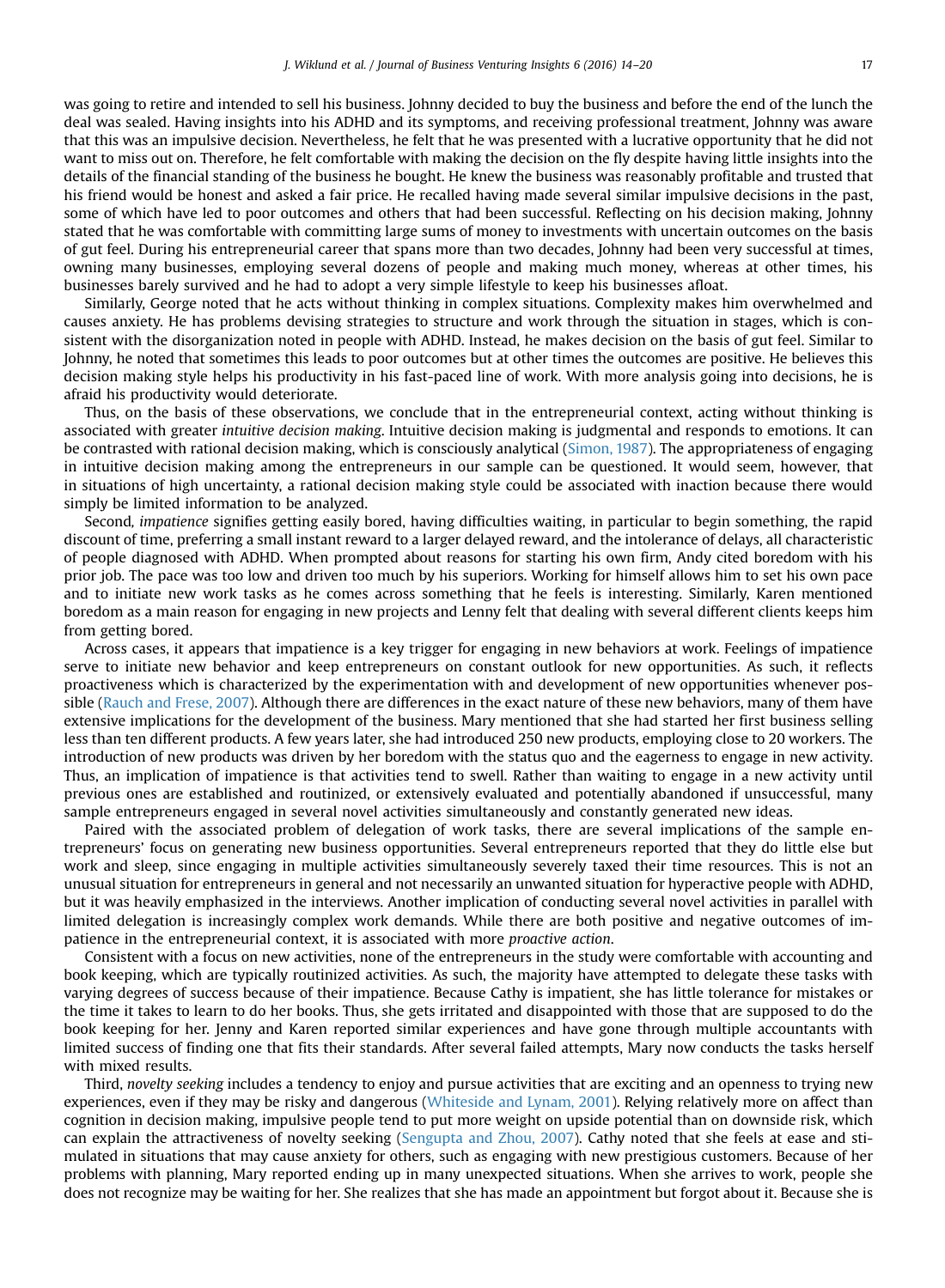used to these situations and enjoys when unexpected things happen, she feels comfortable improvising in these situations. As a hobby, Johnny engages in full contact combat sports. He also seeks to conduct his business in places that are known to be dangerous because he finds it stimulating and because it pays better. He also claimed to enjoy risky business situations that others regard as dangerous. Karen enjoyed new situations and meeting new and different people. Because she has always felt different she has no problem engaging with people from other cultures. In sum, it seems that in the entrepreneurial context, novelty seeking is associated with risky action.

Thus, each of the three dimensions of impulsivity seems directly associated with a specific aspect of how entrepreneurial action is being pursued. Acting without thinking is linked with intuitive decision making; impatience is related to proactiveness, and novelty seeking is associated with risk taking [\(Fig. 1](#page-2-0)).

#### 3.2. Attention, passion, time commitment, and expertize

People with ADHD have problems focusing on tasks that they do not find interesting (attention deficit) but can exhibit intensive concentration and become completely absorbed by tasks and activities they enjoy and find interesting or pleasurable [\(Schecklmann et al., 2008\)](#page-6-0), experiencing what some describe as flow [\(Csikszentmihalyi, 1997\)](#page-6-0). We observed that ADHD entrepreneurs reported such experiences. For example, throughout his life Lenny has had distinct interests on which he has spent extensive amounts of time, energy and effort and which have brought him great joy. Thanks to his complete devotion to these tasks he had become very skilled and regarded himself one of the best in his profession in the country. He also reported, however, that a recurring problem has been to not overdo them. For example, he reported that he can become completely absorbed by crafting customer solutions and the associated PowerPoint presentations, spending exuberant amounts of time on these tasks while forgetting to eat and sleep. Similarly, too intensive physical activity had led to permanent injuries. Remarkably, while being an entrepreneur in this industry for over three decades, Lenny found other aspects of the business far less appealing and has problems motivating himself to engage in them. One solution has been to have a business partner who manages the office and staff and takes care of administration. However, because of personal conflicts with the partner, his business had been dissolved twice and he started over with a different partner.

Pete is very passionate about certain aspects of his work and spends extensive amounts of time on them. Pete's passion for TV production started during high school and he started working as an employee straight after graduating high school. At work, he wanted access to the latest technology but his employer was not willing to invest as soon and extensively as Pete thought appropriate. Pete's decision to start his own business doing TV production was largely influenced by his interest in the rapidly developing technology in his field. After starting his own firm, he constantly invested into the latest technology. Pete has operated his business for well over a decade and is still passionate and focused on the same work tasks, perceiving himself as a leading expert in his area. He does few other things apart from work although he reported feeling that his absorption in work has negative consequences for his social life. Like Lenny, he did not enjoy certain tasks associated with running his own firm (administration and accounting), which he outsources. Intuitively, such hyperfocus may seem to run counter to the idea that people with ADHD get easily bored and look for variation. It should be noted, however, that Lenny provides customized services to a range of customers, and that every project that Pete works on is unique leading him to perceive his work not as repetitive or boring, but full of variation. Thus, hyperfocus is associated with passion, persistence, and time commitment related to certain tasks or activities. Over time, this leads to development of expertise in those specific tasks, as illustrated in [Fig. 1.](#page-2-0)

#### 3.3. Productive action under uncertainty

Entrepreneurs with ADHD are likely to engage in actions that are intuitive, proactive and risky. These characteristics lead to higher propensity for taking action despite high uncertainty surrounding the entrepreneurial task. For our sample of ADHD entrepreneurs, whether this propensity for action was productive or unproductive depended largely on the existence and nature of hyperfocus.<sup>1</sup> Respondents who lacked hyperfocus related to their business activities tended to diversify into new and sometimes unrelated areas. Since successful intuitive decision making in a certain area requires that a person possesses expertize in that area, those who ventured into unrelated activities often made poor decisions by entering into activities that added little value to the business.

For example, Andy described having a hard time seeing projects through to the end. Instead, he needs to be pushed by others in order to complete what he starts. He generally noted that according to his own experience, people with ADHD seek freedom and independence, but once given that freedom have a tendency to get into situations they can't control unless they create their own boundaries. Similarly, while George found the engagement in multiple project stimulating, he reported that it easily creates overload in his brain, leading to stress and anxiety that make him unproductive. Several other respondents attested to their difficulties of organization and problems sorting out complexity, causing stress, anxiety and feelings of being overwhelmed.

Interestingly, while Pete is also enthusiastic when it comes to starting new projects or investing into new technology, all his projects are similar, building on the same technological and artistic competencies. Similarly, his investments all concern

 $<sup>1</sup>$  Some scholars regard the inattention associated with ADHD as an attention style. According to such scholars, the broad attention style of people with</sup> ADHD is often combined with hyperfocus (e.g., [Schecklmann et al., 2008](#page-6-0)). Thus, hyperfocus is directly related to inattention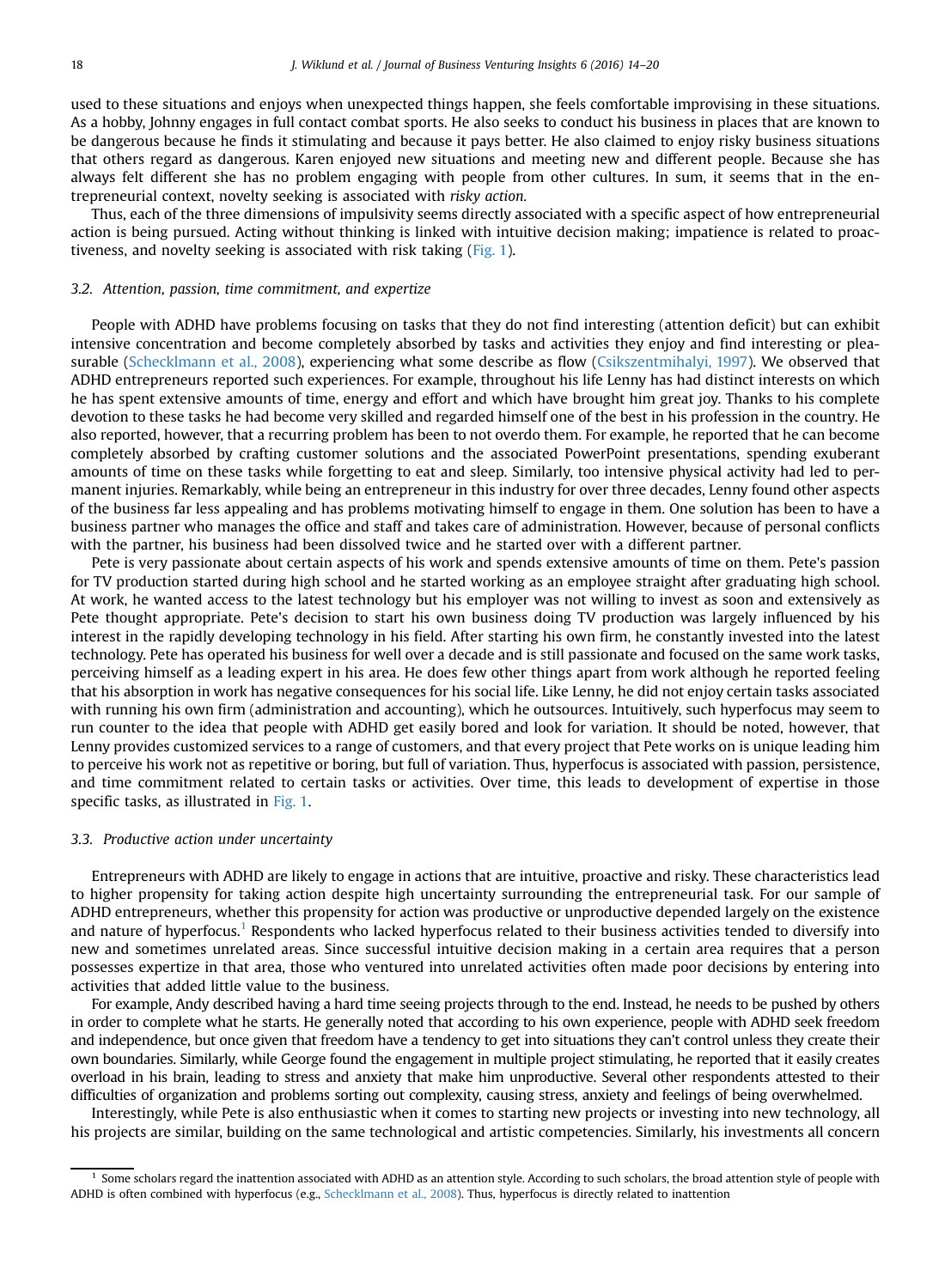technology that further develop his existing operations. Hence, he does not diversify into entirely new areas, which makes it easier for him to draw qualified decisions that lead to adding value to his firm.

Whether acting without thinking is positive or negative depends on the complexity and uncertainty of the situation and thus the availability of information that can be analyzed in a productive manner. If uncertainty is high, analysis would be of limited use and a more instinctive decision making process based on gut feel could be appropriate whereas the opposite applies in situation where information would be readily available (cf. [Sarasvathy, 2001](#page-6-0)). In such situations, impulsive individuals who act without thinking would be prone to take action whereas more thoughtful individuals would be less action oriented. A negative outcome of acting without thinking relates to making poor decisions that are later regretted. A positive outcome of this is that it facilitates decision making in complex and uncertain situations. This would be consistent with the literature on intuitive and gut feel decisions, which notes that the outcomes of intuitive decision making can highly detrimental or very productive, depending on the experience and expertize of the decision maker (cf. [Huang](#page-6-0) [& Pearce, 2015](#page-6-0)). The entrepreneurs in our sample who focused on activities essential to the development of their businesses (e.g., Lenny and Pete) were able to develop relevant expertize and were thus able to engage in productive rather than unproductive action as illustrated in [Fig. 1](#page-2-0).

#### 3.4. Activity and energy levels

Finally, several respondents noted that they have a higher work capacity, higher energy level and less need for sleep than other (non-ADHD) people they know. For example, Jessica works full-time, studies part-time at the university, and takes care of three small children and her own part-time business. Every morning she wakes up several hours before the rest of her family to work on her current business and to consider the many additional business concepts that she constantly generates. Indeed, when prompted about the implications of having ADHD, several respondents expressed that a higher work capacity than others is one of the greatest pros of the condition. George pointed out that 'normal' people would be envious and wish they had ADHD if they knew of his work capacity. Respondents with a work related hyperfocus are able to channel this work capacity into their work, which further fuels their time commitment to work.

At the same time, all respondents noted that their energy levels vary substantially during the day and one of the largest advantages of operating your own business is that you can work during the hours when your energy level is high, irrespectively at what time that occurs. Many entrepreneurs, however, reported having problems to find sleep during the night and get up and work instead.

### 4. Discussion

Thousands if not tens of thousands of academic papers have documented the negative implications of having ADHD and there seem to be many. Very few papers have examined or found support for any positive effects of the disorder but some anecdotal evidence suggests that ADHD could have positive implications in entrepreneurship. The present study is a first step towards understanding how ADHD impacts entrepreneurship.

The model we develop in this paper suggests that hitherto unexplored concepts directly related to ADHD are of great importance for understanding the propellers of entrepreneurial action and its consequences. Although entrepreneurship is essentially about action under uncertainty ([McMullen and Shepherd, 2006\)](#page-6-0), implications for individual decision making have not been fully drawn. First, fundamental uncertainty implies that relevant information about future states cannot be known. Second, because entrepreneurial outcomes depend on the actions of others (which in turn depend on the actions of yet others), the coupling between entrepreneurial inputs and outputs is very loose at best. These two premises represent an insurmountable challenge to decision making rationality based on the logic of consequences ([Cyert and March, 1963\)](#page-6-0). Under this logic, acting under uncertainty can never be a rational choice.

Our results suggest that ADHD symptoms – despite their otherwise negative connotation – convey a different logic, which seems better attuned to entrepreneurial action. In particular, impulsivity represents a behavioral logic, one of appropriateness rather than consequences ([Cyert and March, 1963\)](#page-6-0). Its key feature is that it involves little or no consideration of what will or might happen; it is driven by an internal sense of what is appropriate to do. For people with ADHD, what is appropriate is to act, not think or wait; to seek novelty. This insight represents a significant opportunity for theoretical development in entrepreneurship because it sheds light on a current dead end in the field. On the one hand, we may deplore impulsivity because it does not seem 'rational'. On the other hand, it is not clear how one can act 'rationally' under uncertainty. The broader question here is about the need to define what constitutes appropriate action without reference to its ultimate consequences. For people with ADHD this comes intuitively. Although they may regret their actions once the outcomes are known, they have an intuitive sense that such actions are appropriate. Interestingly, recent research by [Lerner](#page-6-0) [\(2016\)](#page-6-0) indicates that stakeholders tend to have a different view than entrepreneurs because entrepreneurs' disinhibition undermined stakeholders' interest in joining them.

This research also provides insights into outcomes under uncertainty. Acting more often under uncertainty pushes outcomes to both tails of the distribution; some things work, while others do not. Our respondents simply built upon what worked. Their intensive focus and honed expertize influence the distribution between positive and negative outcomes. It thus seems that the impulsivity to act facilitates an ongoing process of experimentation, which is taken to various ends